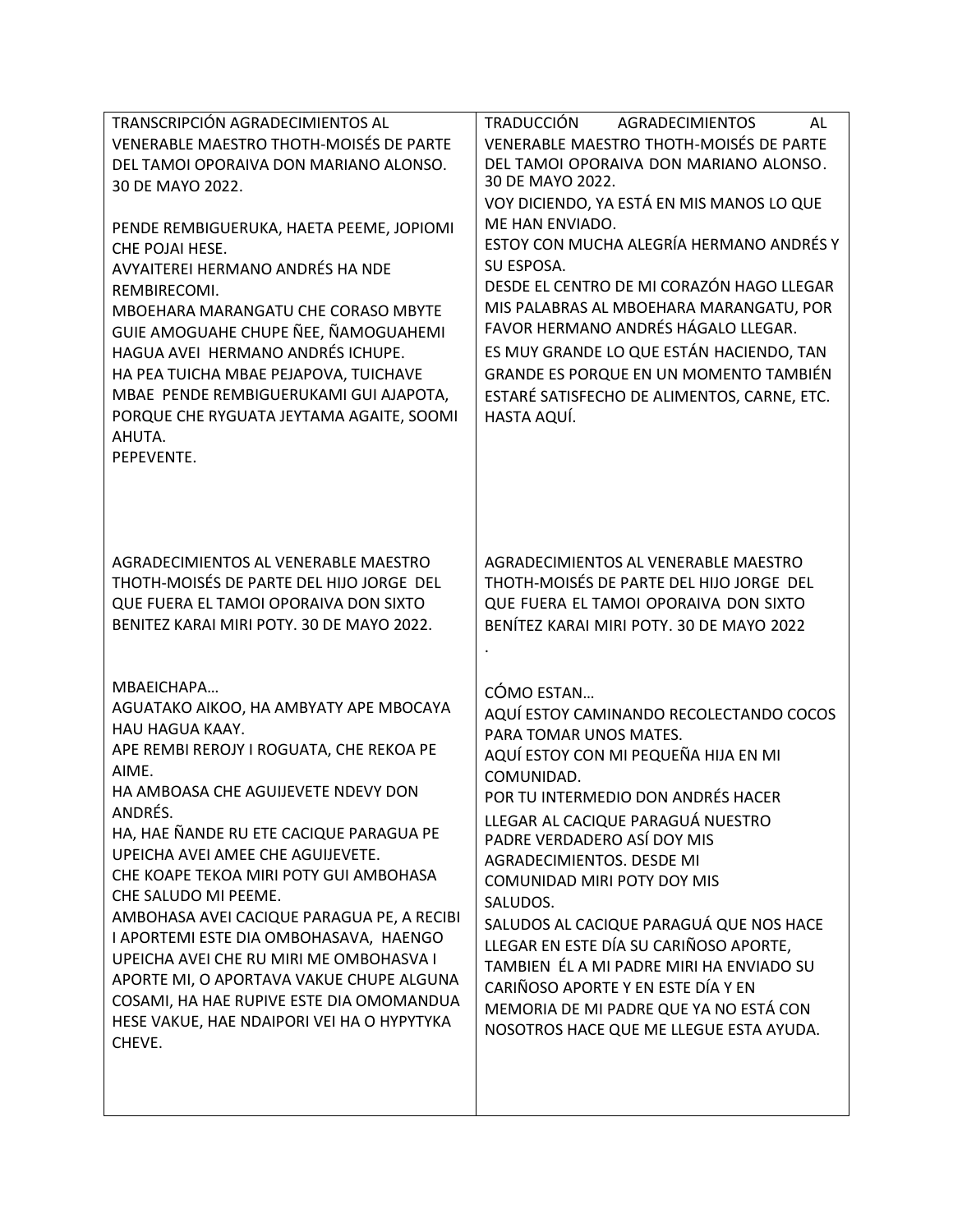| HAE AVYAITE TOVE SIEMPRE CACIQUE PARAGUA<br>PE PYAPORA NDE REGUEREKOA TE MEE<br>ENTEROITEPE, EMBOHASA PYAGUAPY<br>ENTEROITEPE.<br>NDENGO HAE ÑANDE MBOUHARE INTERINO KO<br>YVY REIME VAKUE, HA PEINA HEÑIO JEY I MARA Y<br>VOINGO.<br>HA MEE MANTE CHE AGUIJEVETE PEEME,<br>KOAPE KO TEKOA MIRI POTY GUIE.<br>HAE KARAI MIRI TEKOA MI KURI, SIEMPRE HAE<br>OHEJA OREE ROIKOMI HAGUA ORE FAMILIA HA<br>ENTEROITE ROIKOMIA KO TEKOA RYEPYPE OMEE<br>HAGUA TRANQUILIDAD, HA HAE RUPIVE OPYTA<br>OREE PETEI LUGAR IPORAVA IKATU HAGUAICHA<br>ROIKO TODO EL TIEMPO OPYTY PEVE LA<br>ÑANDEMBOU HARE O MEE TIEMPO JAIKOMI<br>HAGUA KO YVY PE.<br>CHE AGUIJEVETE MANTE CACIQUE PARAGUA,<br><b>UPEICHA AVEI.</b><br>CHE AGUIJEVETE. | ESTOY MUY FELIZ, SEA SIEMPRE CACIQUE<br>PARAGUÁ QUE TIENES EL ALMA HERMOSA<br>EXTIÉNDENOS A TODOS, ENTRÉGANOS LA PAZ<br>DEL ALMA A TODOS.<br>TÚ ERES ÉL INTERINO DEL QUE NOS HA ENVIADO<br>EN ESTA TIERRA EN ANTIGUA ÉPOCA, Y DE NUEVO<br>HAS BROTADO Y SIN MAL ALGUNO.<br>DOY MIS AGRADECIMIENTOS A TODOS DESDE MI<br>COMUNIDAD MIRI POTY, QUE ERA LA<br>COMUNIDAD DE KARAI MIRI POTY, ÉL HA DEJADO<br>ESTE LUGAR PARA NUESTRA TRANQUILIDAD Y<br>PARA NUESTRAS FAMILIAS ESTÁ VIVIR DENTRO<br>DE ESTA COMUNIDAD TODO EL TIEMPO QUE EL<br>QUE NOS ENVIÓ ASÍ LO DISPONGA.<br>MIS AGRADECIMIENTOS AL CACIQUE PARAGUÁ<br>ASÍ MISMO DON ANDRÉS MIS<br>AGRADECIMIENTOS. |
|----------------------------------------------------------------------------------------------------------------------------------------------------------------------------------------------------------------------------------------------------------------------------------------------------------------------------------------------------------------------------------------------------------------------------------------------------------------------------------------------------------------------------------------------------------------------------------------------------------------------------------------------------------------------------------------------------------------------------|-------------------------------------------------------------------------------------------------------------------------------------------------------------------------------------------------------------------------------------------------------------------------------------------------------------------------------------------------------------------------------------------------------------------------------------------------------------------------------------------------------------------------------------------------------------------------------------------------------------------------------------------------------------------|
| AGRADECIMIENTOS AL VENERABLE MAESTRO<br>THOTH-MOISÉS DE PARTE DEL TAMOI OPORAIVA<br>DON ERNESTO VERA 31 DE MAYO 2022.<br>CHE AGUIJE GENERAL MAESTRO THOTH-MOISÉS.<br>CHEMBO VYAITEREI LA REMEE HAGUERE<br>ÑEPYTYVO.<br>HA CHE MANDUATA NDREHE MITA KARAI<br>APYTEPE IKATU HAGUAICHA NDE MBARETEVE HA<br>CHE AVEI CHE RESAI, AVEI HERMANO ANDRÉS<br>HERMANA BEATRIZ HA OIA HERMANO HERMANA<br>KUERA ÑANENDIE AVEI.<br>HA CHE MANDUA AVEI GENERAL MAESTRO<br>COLOMBIA ÑANDE RAMOI.                                                                                                                                                                                                                                           | AGRADECIMIENTOS AL VENERABLE MAESTRO<br>THOTH-MOISÉS DE PARTE DEL TAMOI OPORAIVA<br>DON ERNESTO VERA 31 DE MAYO 2022.<br>MIS AGRADECIMIENTOS AL GENERAL MAESTRO<br>THOTH-MOISÉS.<br>ESTOY MUY FELÍZ POR DARNOS ESTA AYUDA.<br>Y EN LA FIESTA DEL MITA KARAI ESTAREMOS<br>ORANDO, SUPLICANDO PARA QUE TENGAS MÁS<br>FUERZA, Y BUENA SALUD, ASÍ MISMO PARA EL<br>HERMANO ANDRÉS, HERMANA BEATRIZ,<br>HERMANOS Y HERMANAS QUE ESTÁN<br>CON NOSOTROS.<br>ASÍ MISMO MIS RECUERDOS PARA EL<br>GENERAL MAESTRO COLOMBIA NUESTRO<br>ABUELO (EL VENERABLE MAMO ARWA VIKU<br>).                                                                                             |

Т

 $\Gamma$